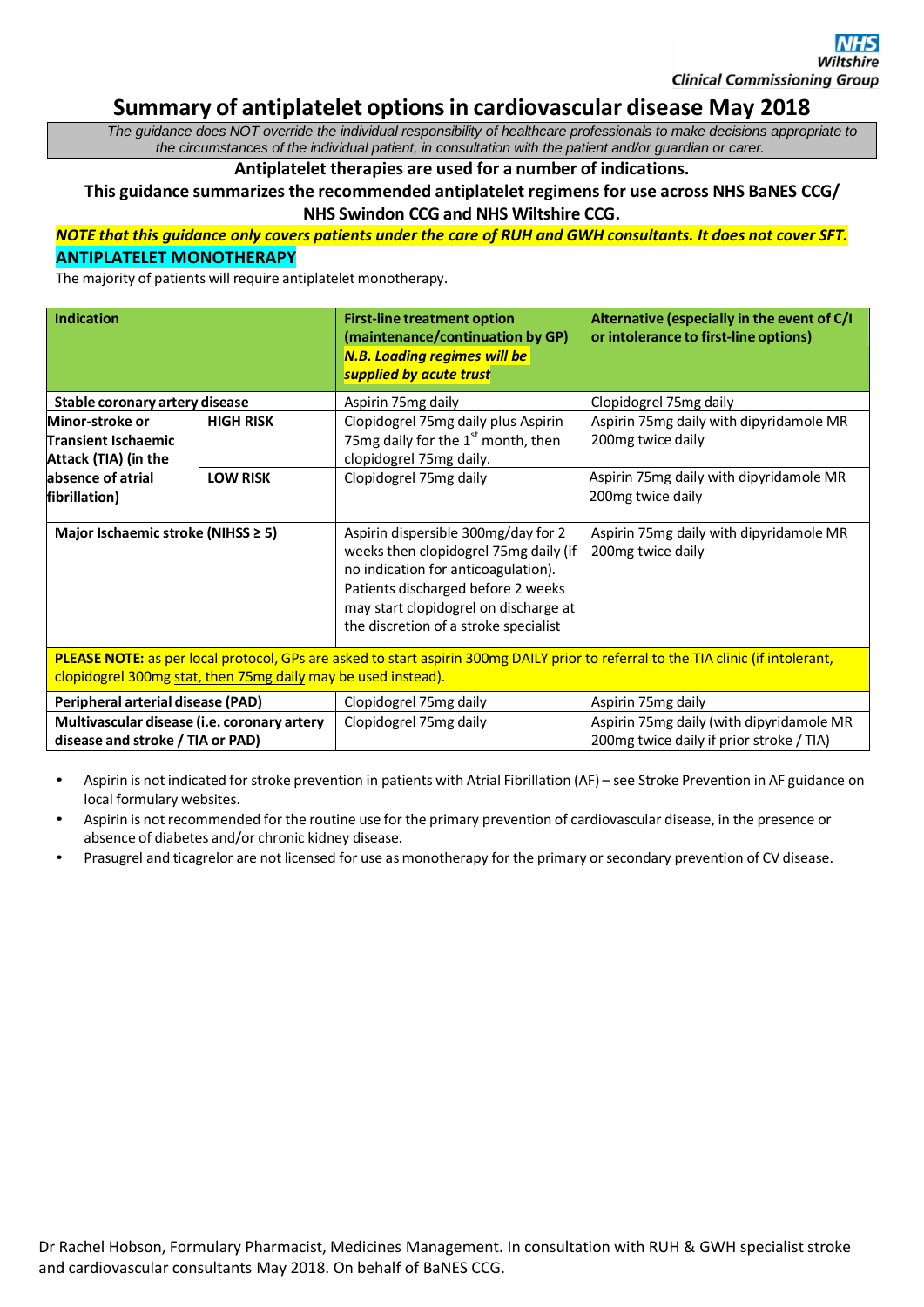### **DUAL ANTIPLATELET THERAPY (DAPT)**

All patients initiated on DAPT must leave hospital with a clear documented plan that includes the indication and duration of treatment. Clear guidance from the initiating team on when to stop DAPT must be communicated to primary care. **PPI in combination with DAPT is recommended in patients at higher than average risk of GI bleeds (e.g. lansoprazole 30mg OD):**

- **•History of GI ulcer/ haemorrhage**
- **•Anticoagulant therapy**
- **•Chronic NSAID/ corticosteriod use**
- **•Two or more of the following: age ≥65 years, dyspepsia, gastro-oesophageal reflux disease, Helicobacter pylori infection, chronic alcohol use**

| <b>Indication</b>                                                                                                                                                                                                                                                                                                                                                                                                                                                                                                 | <b>First line option</b>                                                                                                                                                                                                                                                                                                                                                                                                                                                                                                                                                                                                                                                                                                                                                                                                                              | Alternatives (in the event of C/I or<br>intolerance to first-line options)                                                                                                                                                                                                                                                                                                                                                                             |
|-------------------------------------------------------------------------------------------------------------------------------------------------------------------------------------------------------------------------------------------------------------------------------------------------------------------------------------------------------------------------------------------------------------------------------------------------------------------------------------------------------------------|-------------------------------------------------------------------------------------------------------------------------------------------------------------------------------------------------------------------------------------------------------------------------------------------------------------------------------------------------------------------------------------------------------------------------------------------------------------------------------------------------------------------------------------------------------------------------------------------------------------------------------------------------------------------------------------------------------------------------------------------------------------------------------------------------------------------------------------------------------|--------------------------------------------------------------------------------------------------------------------------------------------------------------------------------------------------------------------------------------------------------------------------------------------------------------------------------------------------------------------------------------------------------------------------------------------------------|
| Acute coronary syndrome (ACS)<br>including:<br><b>ST elevation MI (STEMI)</b><br><b>Non-ST elevation MI (NSTEMI)</b><br>(Troponin +ve)<br>with or without stent insertion<br>High risk of an atherothrombotic event<br>is defined as:<br>Age 65 or over<br>Diabetes mellitus needing<br>medication<br>A second prior MI<br>Evidence of multi-vessel CAD<br>Chronic non-end-stage renal<br>dysfunction<br>Unstable angina (Troponin -ve)<br><b>HIGH RISK:</b><br>$\bullet$ >60 yrs of age<br>• Previous MI or CABG | $\bullet$<br>Aspirin 75mg daily plus ticagrelor<br>180mg loading followed by 90mg twice<br>daily for one year. - May be reduced to<br>months if bleeding risk high.<br>Discharge information will<br>clarify<br>duration for primary care.<br>then continue:<br>Aspirin monotherapy long-term <sup>1</sup><br>a)<br><b>OR</b><br>In patients who are at high risk of<br>b)<br>atherothrombotic event <sup>2</sup> . Aspirin 75mg<br>daily plus ticagrelor 60mg twice daily for<br>a maximum of 3<br>years; followed by aspirin 75mg<br>monotherapy long-term <sup>1</sup> . The decision to<br>extend treatment beyond the first year<br>should be made by the cardiologist at the<br>index event<br>Aspirin 75mg daily plus ticagrelor 180mg<br>loading followed by 90mg twice daily for<br>one year then continue:<br>Aspirin monotherapy long-term | $\bullet$<br>Aspirin 75mg daily plus<br>prasugrel 60mg loading dose<br>then 10mg <sup>3</sup> daily for one year<br>then continue aspirin<br>monotherapy long-term <sup>1</sup><br>OR<br>Aspirin 75mg daily plus<br>$\bullet$<br>clopidogrel 75mg daily for<br>one year; then continue<br>aspirin monotherapy long-<br>term <sup>1</sup><br>$\bullet$<br>Aspirin<br>75 <sub>mg</sub><br>daily or<br>clopidogrel 75mg daily as<br>monotherapy long-term |
| • CAD with stenosis $\geq$ 50% in at least 2 vessels<br>• Previous ischaemic stroke<br>• Previous TIA<br>Carotid stenosis of at least 50% or cerebral<br>revascularization<br>• Diabetes mellitus<br>$\bullet$ PAD<br>• Or chronic renal dysfunction (CrCl<br>$<$ 60ml/min)<br>Unstable angina (Troponin -ve)                                                                                                                                                                                                     | Aspirin 75mg daily plus clopidogrel 75mg<br>$\bullet$                                                                                                                                                                                                                                                                                                                                                                                                                                                                                                                                                                                                                                                                                                                                                                                                 |                                                                                                                                                                                                                                                                                                                                                                                                                                                        |
| <b>LOW RISK</b><br><b>Elective Percutaneous Coronary</b>                                                                                                                                                                                                                                                                                                                                                                                                                                                          | daily for one year; then continue aspirin<br>monotherapy long-term <sup>1</sup><br>$\bullet$<br>Aspirin 75mg daily plus clopidogrel 75mg                                                                                                                                                                                                                                                                                                                                                                                                                                                                                                                                                                                                                                                                                                              | $\bullet$                                                                                                                                                                                                                                                                                                                                                                                                                                              |
| Intervention (PCI) with drug eluting<br>stent insertion                                                                                                                                                                                                                                                                                                                                                                                                                                                           | daily for 6 months; then continue aspirin<br>monotherapy long-term <sup>1</sup>                                                                                                                                                                                                                                                                                                                                                                                                                                                                                                                                                                                                                                                                                                                                                                       | Discuss with cardiology<br>before changing drug<br>therapy                                                                                                                                                                                                                                                                                                                                                                                             |
| Elective percutaneous coronary<br>intervention (PCI) with bare metal<br>stenting (BMS) or drug eluting<br>balloons                                                                                                                                                                                                                                                                                                                                                                                                | $\bullet$<br>Aspirin 75mg daily plus clopidogrel 75mg<br>daily for one month then continue aspirin<br>monotherapy long-term <sup>1</sup>                                                                                                                                                                                                                                                                                                                                                                                                                                                                                                                                                                                                                                                                                                              | Discuss with cardiology<br>$\bullet$<br>before changing drug<br>therapy                                                                                                                                                                                                                                                                                                                                                                                |

Dr Rachel Hobson, Formulary Pharmacist, Medicines Management. In consultation with RUH & GWH specialist stroke and cardiovascular consultants May 2018. On behalf of BaNES CCG.